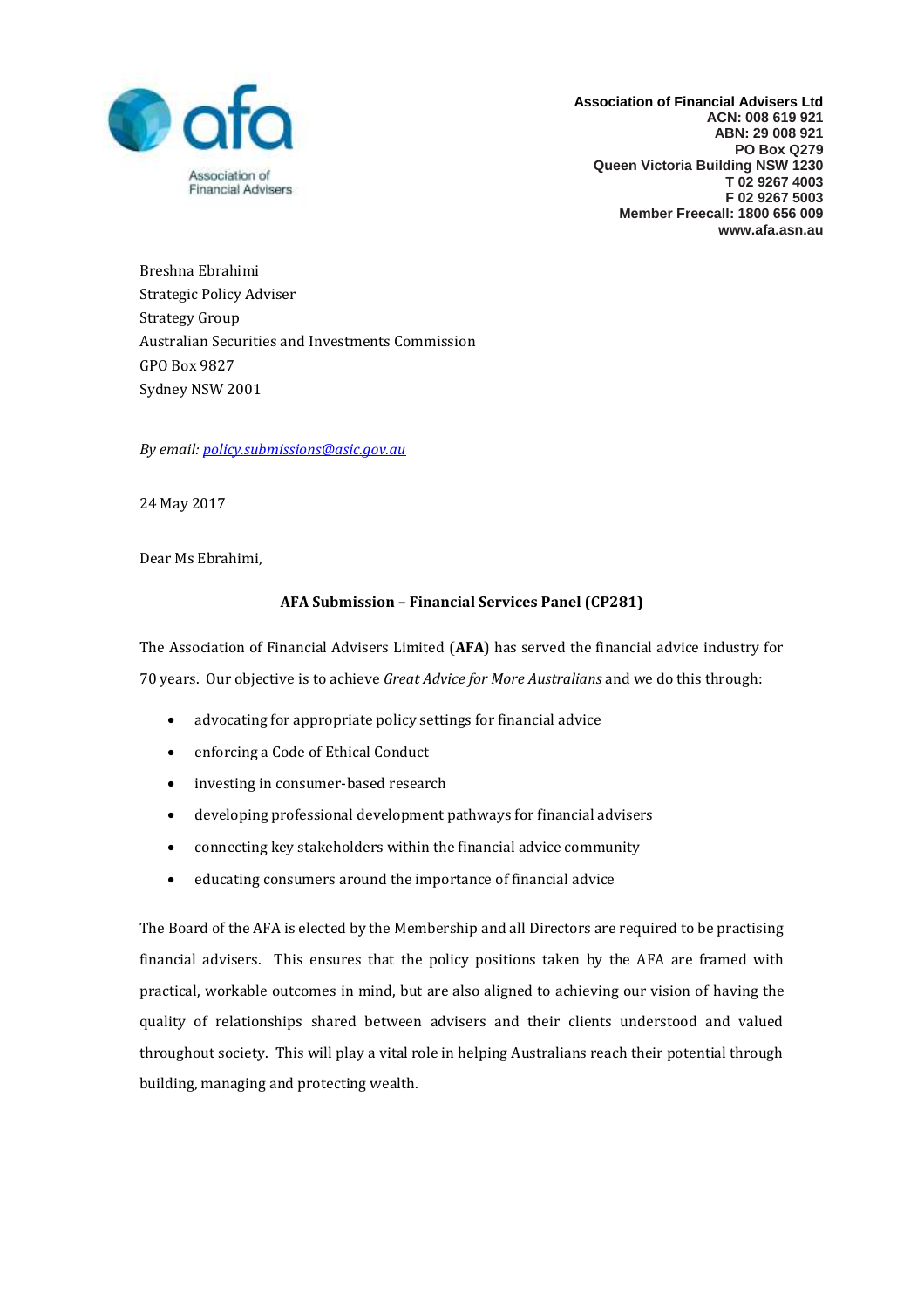# **Summary of the AFA's position**

The AFA supports greater professional experience informing regulatory decisions. The proposal from the Australian Securities and Investments Commission (ASIC) to inject a thorough understanding of industry practices into the enforcement aspect of ASIC's role is a welcome move toward increasing the effectiveness of banning decisions. This is a positive step toward effective co-regulation and one that financial advisers in particular are interested in participating in.

The AFA considers that it is imperative to the success of the Panels that ASIC can draw upon a pool of talent with solid experience across the spectrum of each discipline and across financial product types. As no sole industry representative will be a repository of all knowledge and experience for every situation delegated to the Panels to adjudicate on and these administrative matters are not subject to the same rules of evidence as the court system, the right mix of experience needs to be represented in the pool of 'adjudicators'. More importantly, the people who select these individuals need to also have the appropriate experience to be able to take the measure of the adjudicators that are in consideration for the role.

Accordingly, the AFA supports the proposal to have practitioners of a craft, corporate peers and equivalent professionals to decide upon future ASIC banning orders, subject to the right people being selected to both sit within the pool of adjudicators and to sit on an appointment body for the adjudicators. Provided the experience pool can be managed effectively as vacancies arise and conflicts need to be managed, the AFA considers that this system should improve regulatory outcomes by:

- improving the integrity of the decisions and fairness of hearings;
- underpinning decisions with real world experience;
- ensuring that the evidence can be meaningfully analysed and critiqued;
- legitimising the scale of sanctions with relevance;
- defusing potential criticisms of the process; and
- securing greater cooperation of the regulated population.

In order to achieve these objectives, the AFA recommends that Financial Services Panels be structured as follows:

1. The AFA's preference for the composition of each Financial Services Panel would be for Option 1 – two people who specialise in the subject area to sit alongside an ASIC representative – but we also see merit in Option 3 as well. The AFA would not support Option 2;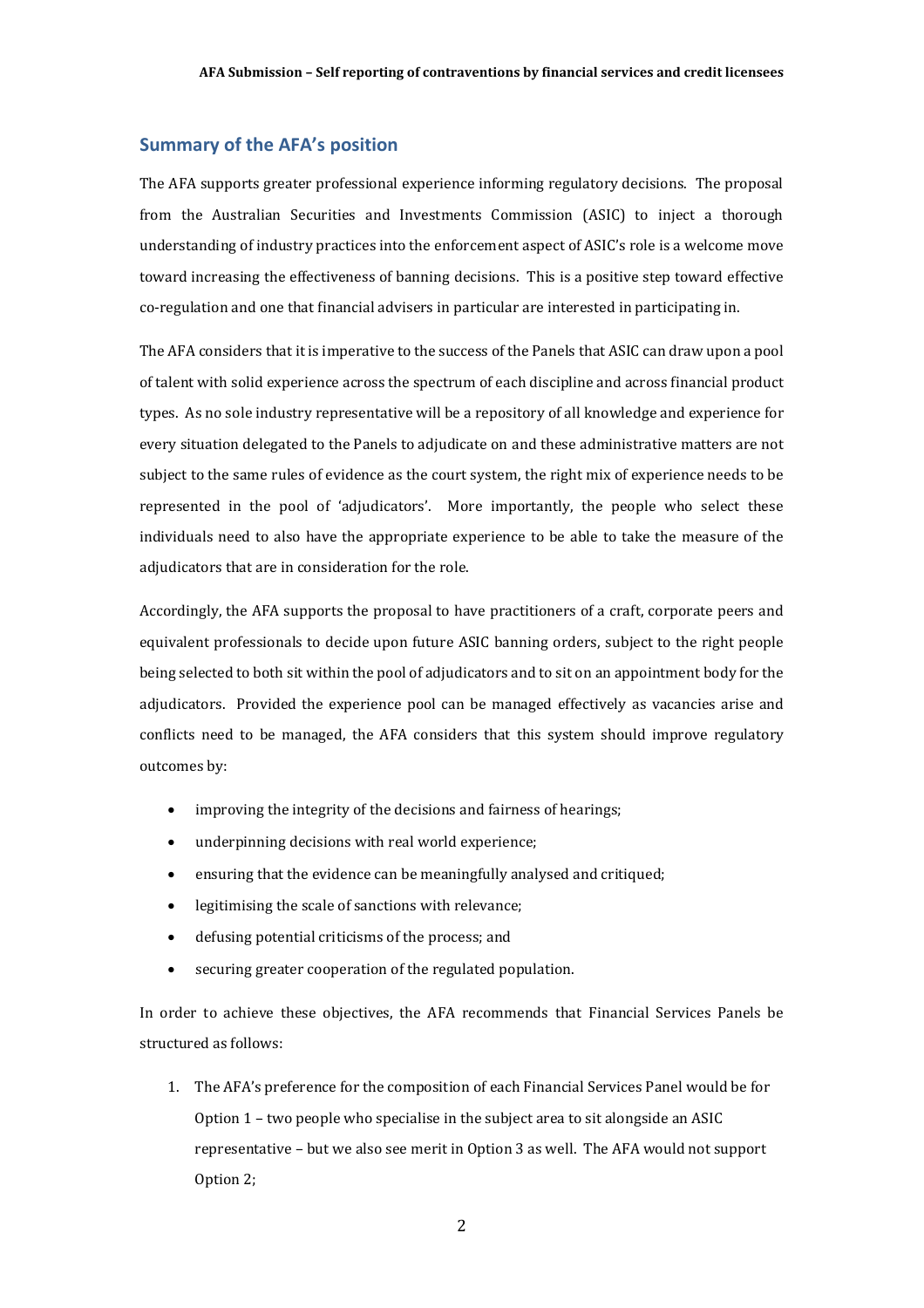- 2. The key to the success of the Panels will be selecting a complement of people to be 'adjudicators' in their respective fields with a good mix of experience, disciplines, and firm types. Protocols may need to be developed to ensure that the mix of experience available in the pool of adjudicators can meet the needs of the types of matters being referred to Panels;
- 3. Industry experience to be represented as well in the process to appoint of Panel adjudicators to ensure that adjudicator selections can be critiqued with the contribution of a relevantly experienced industry participant (e.g. a well-respected financial adviser who contributes to decisions to appoint financial advisers to the pool of Panel members; a mortgage broker to contribute to mortgage broker appointments, etc);
- 4. To avoid any gaps in the approach between contested and uncontested matters, Panels should not be prevented from considering uncontested matters and in fact could benefit from the experience in adding to the body of collective understanding of what size sanction fits which circumstances;
- 5. If the aim is to ensure that costs are managed, ASIC's proposed measure to select matters for the Panels based on their respective levels of 'complexity, significance or novelty' is a good beginning point to refer matters to Panels, with the AFA preferring for such an allocation system to be reviewed every 12 months;
- 6. There are several additional criteria or filters that should be applied to selecting matters to delegate to Panels which may best be considered as an 'always refer' situation irrespective of the significance, complexity or novelty of the issues; and
- 7. The AFA would support Financial Services Panels in future being delegated other administrative decisions as well, including but not limited to, issuing infringement notices and licensing issues.

## **Particular recommendations of the AFA**

The AFA considers that to better protect consumers of financial services in Australia and engage licensees more effectively in its co-regulatory approach, ASIC should structure the Financial Services Panels in the following manner:

## **1. The composition of the Panels be a mix of Options 1 and 3**

The AFA supports and agrees with the reasons for each Panel having an ASIC representative – preferably from ASIC's Enforcement Team – as the third member selected to adjudicate over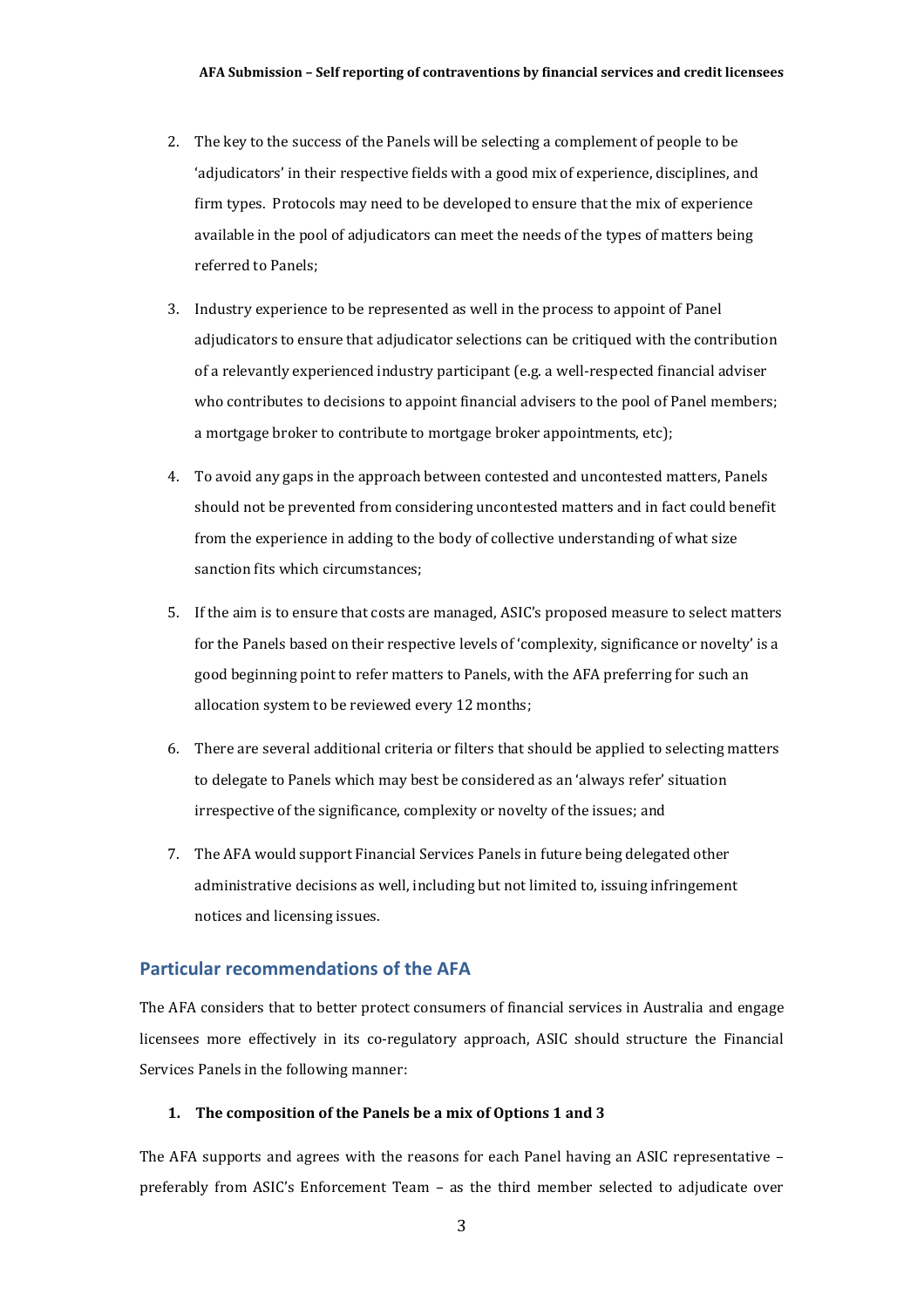banning order matters referred to the Panels. For the Panels to be effective there needs to be consistency, legal insight, direct access to surveillance material and appreciation of the range of matters ASIC has dealt with represented on each Panel. If the primary purpose of Financial Services Panels is to introduce a thorough understanding of industry practice into only some banning matters – with other matters to be decided without the need for the same level of practical on-the-ground knowledge – then the second composition option proposed by ASIC would not be of as much value as the first or third options, or a mixture of the two. <sup>1</sup> The AFA recommends that the ASIC Financial Services Panels maximise experiential value of each Panel by requiring each Panel to have two people who specialise across the subject area of each banning order matter and for those individuals to be drawn from a pool of Panel members ('adjudicators') who have a mixture of specific specialisations, broad experience or multi-disciplinary experience.

Whilst the majority of ASIC's previous banning orders have reflected the scale of the misconduct involved, the size of the harm done and been appropriately weighted for the respective mitigating factors involved, there have been some outliers that in some aspects didn't make complete sense to all in the industry – particularly with regard to disciplinary actions taken against people who misled consumers and advisers alike about failed financial products or where the failed product was the root cause of consumer losses. The AFA recognises that imposing penalties for misconduct and crafting a resolution for damage done by misconduct will never be a perfect science and satisfying everyone is an impossibility because justice is subjective. Nevertheless, by bringing practical experience and at-the-coal-face understanding into the sanctioning of financial services participants the banning of individuals in future should become a more complete process and one with greater precision and recognition of the causative factors.

The AFA's own disciplinary procedures involve peer review of possible Code of Conduct breaches because we think it's important that the people adjudicating over a disciplinary issue have an indepth understanding of the situation. This is not just to ensure that the decision makers can relate to the circumstances that gave rise to the issues, but more importantly to be able to meaningfully critique the submissions of the Respondent. Without practical on-the-ground knowledge of what a professional should and can do in a particular circumstance, how systems and technology work, what processes and resources could have been drawn upon for support and how long things generally take, the legitimacy of any sanction subsequently imposed may be compromised. Where an action has the potential to have an adverse impact upon people's careers, it is imperative that

l

<sup>1</sup> Table 1, page 16 of Consultation Paper 281.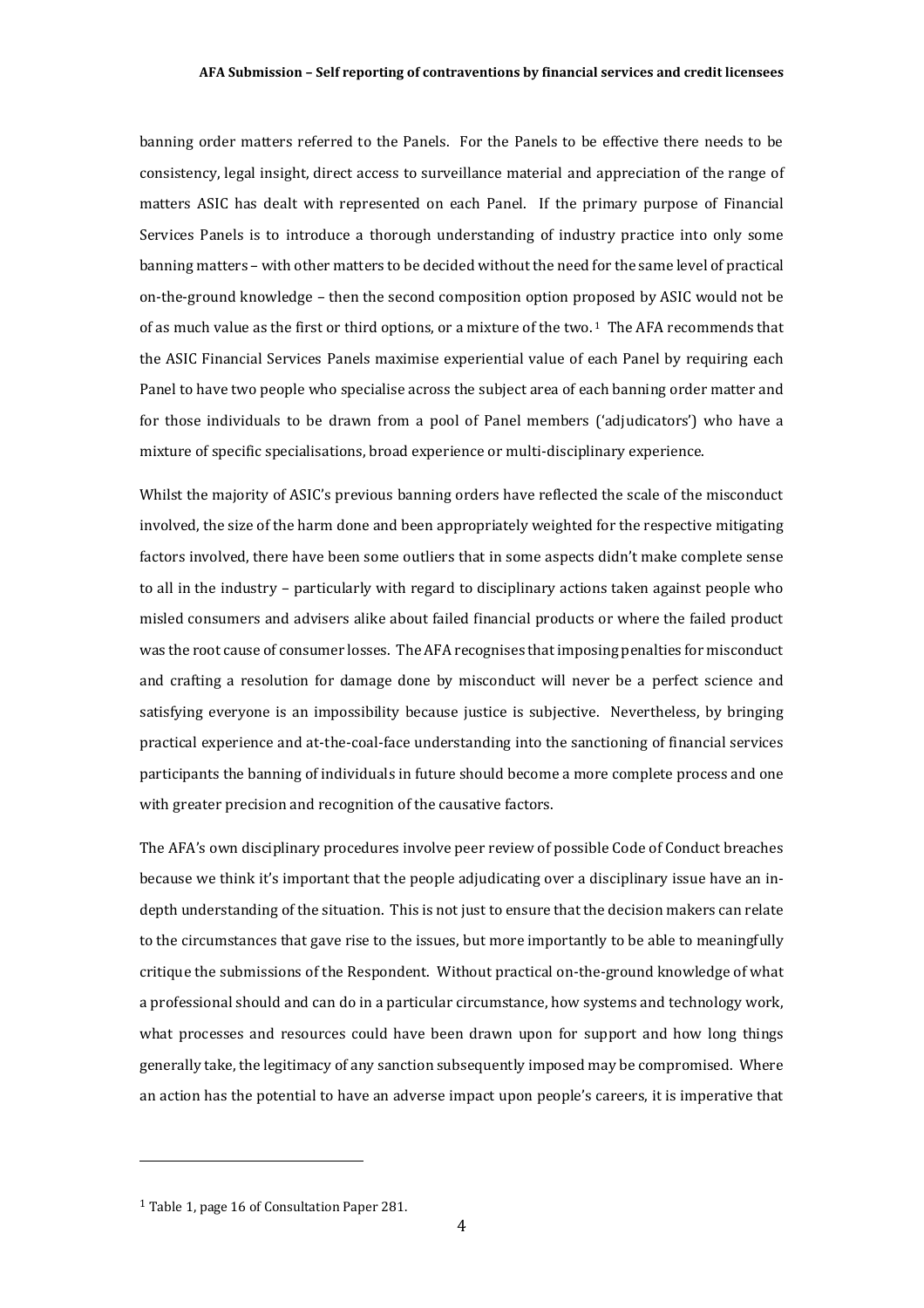### **AFA Submission – Self reporting of contraventions by financial services and credit licensees**

the decision is arrived at with relevant input from the subject's own peers – people who have a better appreciation for the circumstances of the situation than the average person.

The criminal justice system has incorporated peer review by jury into criminal proceedings for centuries. Most – if not all – professional bodies and consumer dispute resolution schemes arbitrate disciplinary issues and consumer disputes with experts in the subject matter adjudicating. The civil and administrative dispute jurisdictions also incorporate expert determination / appraisal, adjudication by subject matter experts or have retired or distinguished peers presiding over the process. All these systems recognise the value to procedural fairness and to the integrity of the process in having practical expertise represented in the resolutions.

An ASIC banning order can substantially disrupt a person's career path to effectively nullify that person's qualifications and any prior positive acts they have extended to their communities. It is imperative that the people who impose the ban bring experiential analysis to weighing the evidence. Whilst it is also important that all decision makers demonstrate fairness, empathy to all affected, an open mind and be free from conflicts or any apprehension of bias, the subject matter experience of disciplinary panels are vital to the process when someone's career and family income are at stake.

The rules of natural justice say that people should legitimately expect to have a fair hearing and for decisions to be based upon relevant evidence. It would be hard to fathom how a fair hearing can be provided if the decision makers did not have an appreciation of the situation – and all the surrounding facts – being decided. Likewise, for a decision to have integrity and be less likely to be overturned on appeal, the decisions must be able to draw upon the evidence in a meaningful and relevant manner and apply the evidence to the facts in a real-world sense rather than in an abstract or normative manner. Only a person who has walked a mile in the shoes of the person who is subject to a banning order can do this unquestionably.

To put it another way, it would be inappropriate for a life insurance adviser to adjudicate over a stockbroking matter. Likewise, unless the lawyer, academic or consumer representative member of a Panel had on-the-job experience with the subject matter of the banning order and could bring an experiential view point to analysis, the end decisions that Panels hand down are at risk of not being as founded in fact and professional opinion. It would undermine the investment in setting up Panels if Panel decisions became perceived as being subject to ideological opinions, uninformed views or abstract academic airs. To ensure the integrity of and respect for the Panel decisions – which ultimately in turn has an effect on the enforceability and acceptance of decisions – the AFA recommends ASIC prefer Options one or three.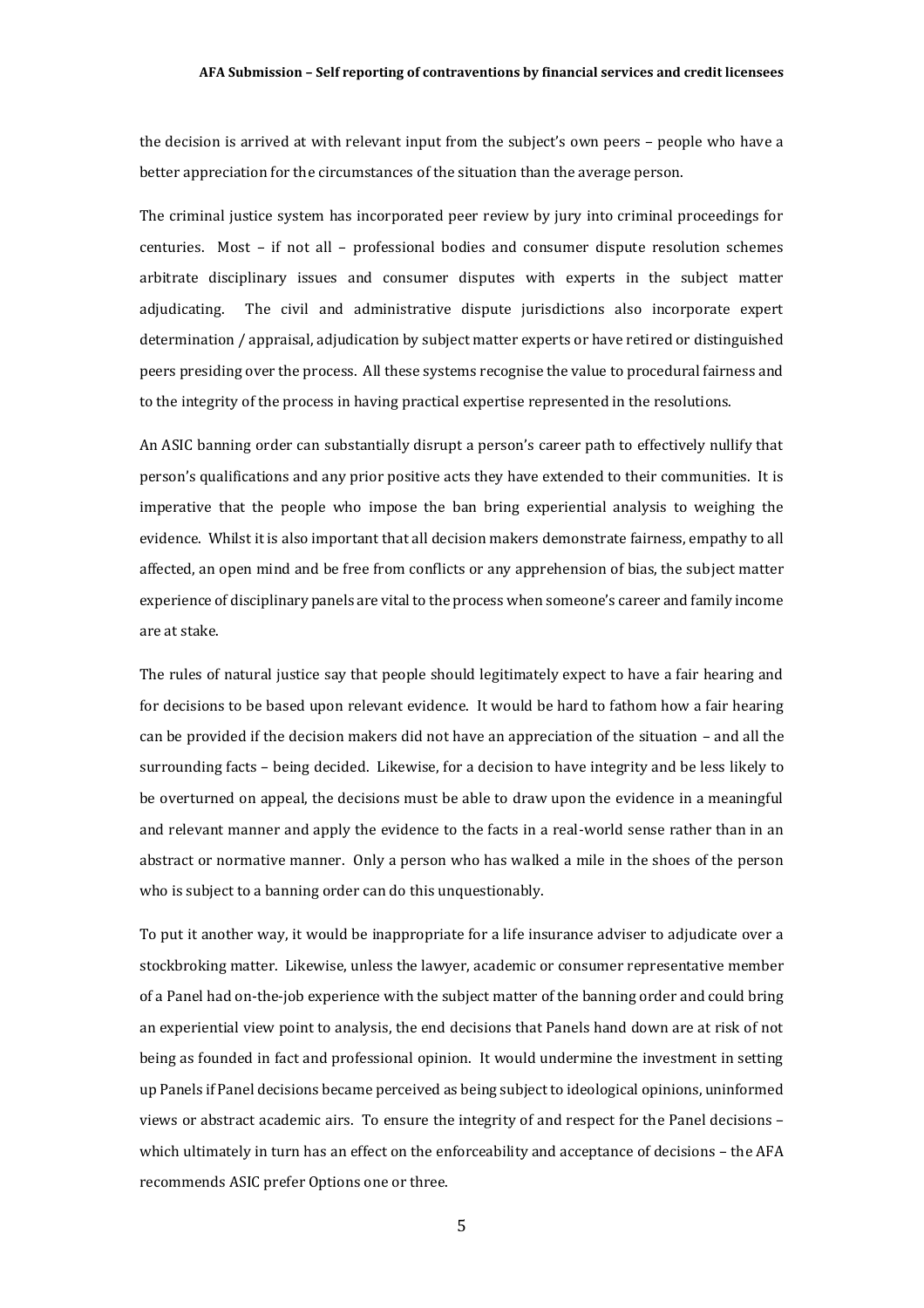### **AFA Submission – Self reporting of contraventions by financial services and credit licensees**

In the limited occasions when the views of a lawyer (being their sole discipline), academic or a consumer representative (who are not ASIC employees) are needed, ASIC can elect not to refer that particular banning order matter to the Panels of Financial Services professionals and deal with under its current (or an amended) process.

### **2. A complement of adjudicators with a mix of experiences, disciplines**

Complementary to the above, the adjudicators appointed to the Panel will also need to have the right type of experience for the role. As no sole industry representative will be repository of all knowledge and experience for every situation delegated to the Panels to adjudicate on, the right mix of experience needs to be represented in the pool of 'adjudicators'.

For example, for bans of financial advisers to be considered effectively the range of specialities represented in the profession should be represented in the pool of adjudicators to draw upon. The pool of people that ASIC should be able to call upon for a particular Panel should include experienced life insurance advisers, retirement advisers, stockbrokers, aged care specialists, selfmanaged superannuation fund specialists and generalist advisers who have collected their experiences across a range of licensee sizes and advice firm types (e.g. sole practitioners, suburban practices, inner city and rural firms).

To limit the size of the pool of Financial Services Panel adjudicators to call upon, many of these people should preferably also:

- be multi-disciplined (e.g. accountant, mortgage broker, insurance broker, Responsible Manager, corporate executive, trustee),
- have solid experience practicing across financial product areas (e.g. they have been authorised for more than ten years or more across at least six of the twelve financial product categories), and/or
- have a relevant past discipline to call upon (lawyer, former police officer, fund manager, insurance underwriter, business development manager, real estate agent).

The pool of adjudicators will also need to be managed effectively to ensure the coverage of experience remains as vacancies arise and to ensure that conflicts of interest are managed appropriately over time.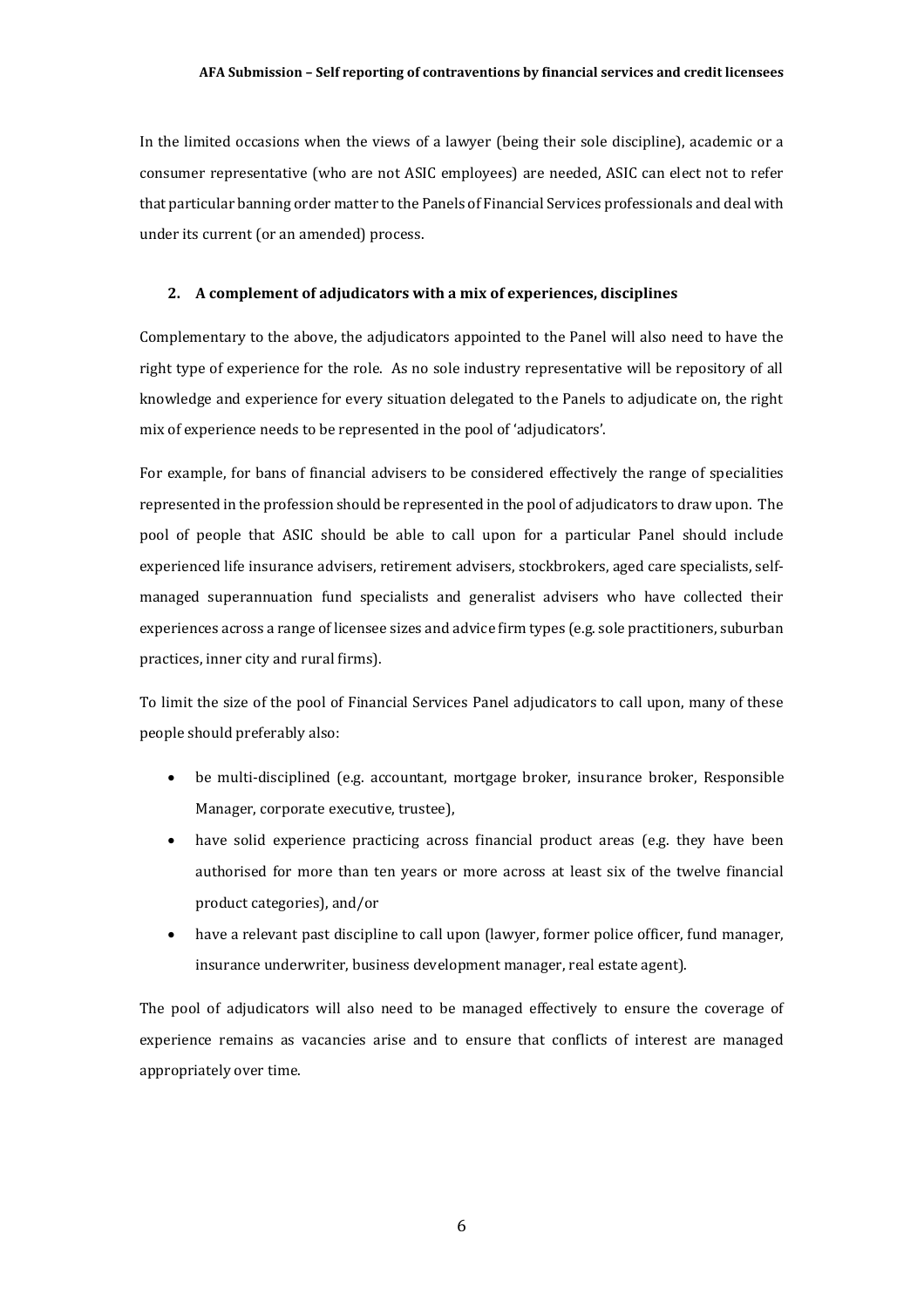# **3. Adjudicator appointments to also draw on industry experience in the appointment process**

Having a detailed understanding of the discipline is also an important quality for the people who recruit or appoint the adjudicators and then allocate them to particular banning order cases. The AFA is not suggesting that the 'Appointment Panel' of people need to also represent all segments of every form or style of financial advice discipline – they just need sufficient experience to have the capacity to measure the quality of an adjudicator appointee's skills, experience and professional judgement when it comes to financial advice. Someone who can genuinely pick a quality adviser who has good practices and a solid understanding of the financial advice disciplines.

In other words, the AFA considers that it would not be appropriate for financial adviser adjudicators to be interviewed and selected by a group of doctors or engineers, and even an appointment panel of all lawyers. There needs to be at least one experienced financial adviser who can contribute to the appointments of those Financial Services Panel adjudicators – and likewise, for the pool of adjudicators reserved for banning order matters about mortgage brokers to be selected with the input of a mortgage broker; for stockbroking bans, a stockbroker; and so on.

By ensuring that 'relevant experience' is at the core of the process of appointing adjudicators, the process – as well as the people involved – will have greater integrity and support from the regulated population.

### **4. Panels not to be prevented from considering uncontested matters**

If only uncontested matters had the benefit of industry experience in deciding whether and the length of a possible ban of an individual, a risk arises that the size of bans where a matter is contested may not accord with size of bans of uncontested matters. Whilst the AFA acknowledges that to refer every potential banning matter to Financial Services Panels on every occasion could result in substantial costs due to more people being involved in more decisions, the AFA considers that consistency of decisions is imperative to the integrity and support for the process. Unless a protocol could be developed to ensure the genuine comparability of matters (whether contested or not) is guaranteed – and importantly, to be perceived by subjects of a ban to be comparable – demarcating a matter to be referred to Panels based on whether they are contested or not could result in the subjects of banning orders forum shopping, or introduce an unnecessary grounds for appeal.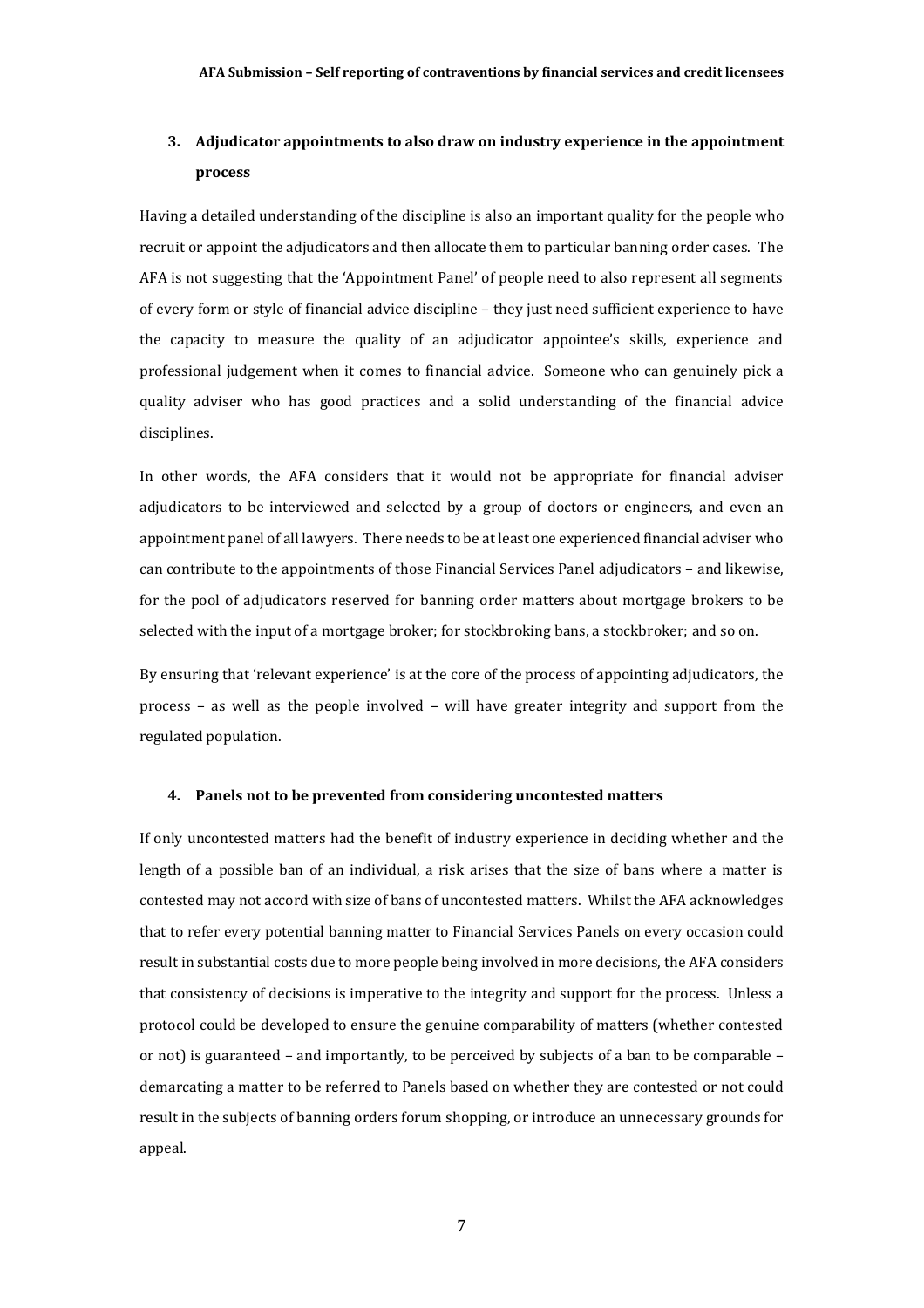### **AFA Submission – Self reporting of contraventions by financial services and credit licensees**

Removing all risk of inconsistency is not possible when humans and their respective judgements are involved. To mitigate against risks, however, the AFA recommends that Panels not to be prevented from considering uncontested matters. Doing so will assist in ensuring consistency across banning decisions, to develop the appreciation of Panel recipients on the merits of cooperating, and to ensure that people who electing to not contest a matter have not been coerced into the option or are not prejudiced by a relative experience in the industry.

### **5. The 'complexity, significance or novelty' case selection criteria**

The AFA recognises that no two banning situations are identical. While several people could be involved in the same series of events – such as with the recent NSG case – or could involve the same type of financial product, being able to compare ASIC bans is a difficult task. The AFA appreciates that the list of matters in Regulatory Guide 78 and the categorisation of indicative ban lengths in Table 2 of Regulatory Guide 98 is helpful. But there are degrees of complexity and with differing mitigating and aggravating factors involved with each.

As the AFA agrees that not every banning matter needs (or should, if we are to minimise regulatory costs that flow onto advice practices from their licensees) be adjudicated over by the proposed Panels, the AFA agrees that there needs to be some sort of selection criteria to decide which matters are referred to Panels and which are not. To that end, there are not many measures or filters that could accommodate appropriate selection criteria beyond those proposed by ASIC – being where the complexity, significance or novelty of the matter would benefit from the industry viewpoint.

Of these three measures, however, it would appear that judgements about the level of complexity or novelty to a matter are probably more objectively arrived at than judgements about the significance of a situation. That is because if you ask the individual subject to the possible ban, unless they are not contesting the matter every single individual is likely to argue that the matter is so significant (that is, to their career and personal situation) they should only be judged by their peers. This may accordingly give rise to a higher risk of appeal and less degrees of acceptance of banning decisions.

To give some sense to the selection criteria, the AFA recommends that each of these three terms be further defined or measured against examples:

- significance (e.g. involving several clients or substantial consumer losses),
- complexity (e.g. involving several possible breaches of financial services laws or borderline cases), and/or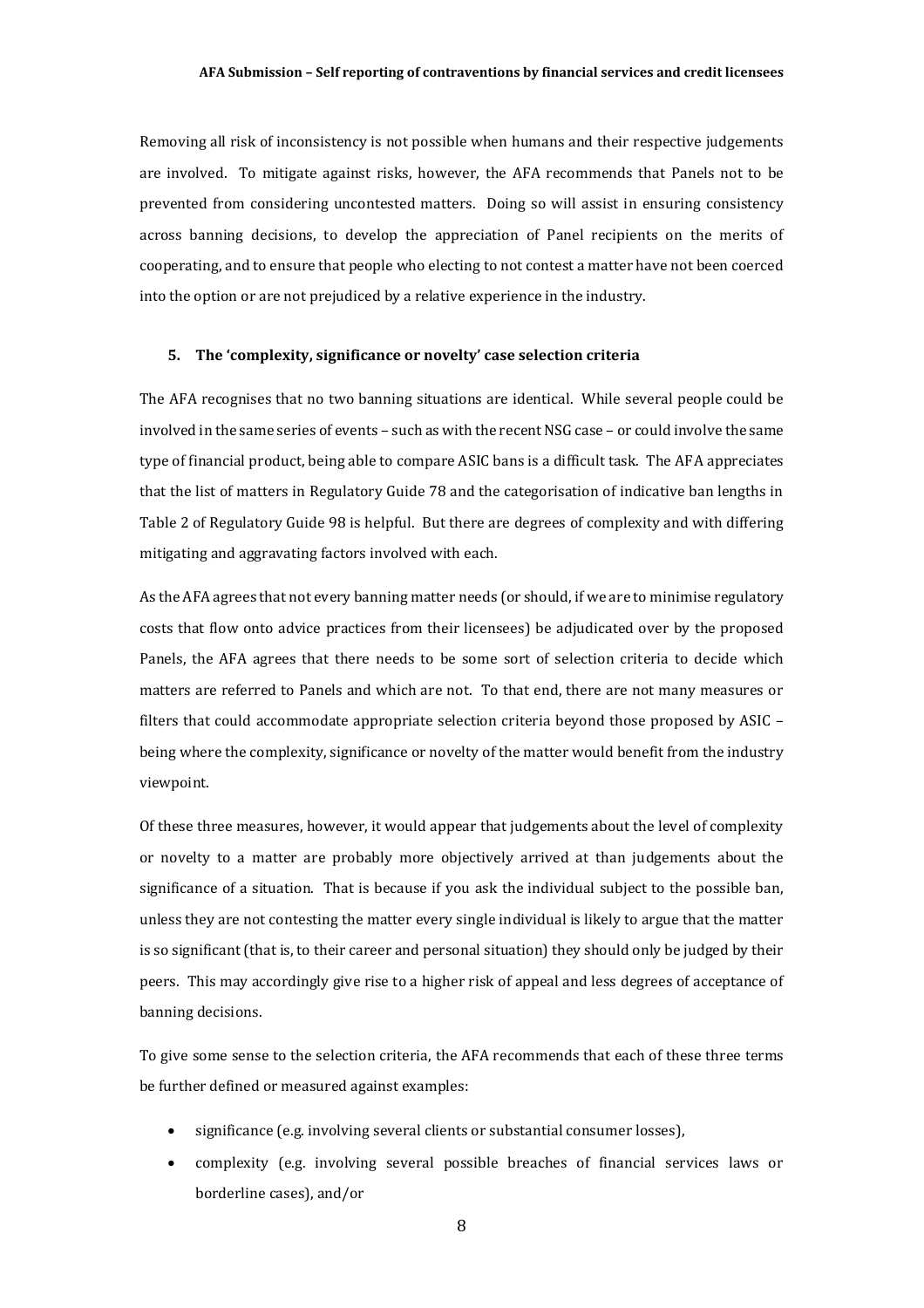novelty (e.g. that have not been subject to a ban before, and not subject to a precedent).

Further, to mitigate against the selection criteria being applied inconsistently, subject to a high degree of appeals or overturns, or criticism by the adjudicators, the AFA recommends that the selection criteria measures be reviewed every 12 months.

## **6. Additional criteria or filters to apply to selection of matters**

To the question of whether additional criteria or filters should be overlaid to the selection criteria beyond those recommended above, the AFA considers that there should be value in drawing upon the adjudicators' experiences. Several matters that come to mind where the experience of a Financial Services Panels should be sought out are:

- where an industry practice is a contested point between ASIC and the individual whom is the subject matters of the banning order;
- where ASIC staff's assessment of whether the requisite standard had been met is in dispute;
- where there is disagreement over the proposed length of ban;
- where a statement of agreed facts cannot be secured between the parties; and
- where the technical understanding of a financial product or a financial strategy are critical to an understanding of whether there was an error of judgement or whether misconduct was more applied.

This list is unlikely to be exhaustive and the other submissions are likely to raise other areas where banning orders would be appropriately referred to Panels. In any event, the above matters need not always be complex, significant or novel. Accordingly, the AFA supports additional 'always refer' filters being applied, to avoid matters slipping through the selection criteria and not gaining the benefit from the investment in industry experience on the Panels.

## **7. Financial Services Panels to also delegated other administrative decisions in time**

The AFA supports ASIC drawing further on the experience that will be represented on Financial Services Panels for other administrative decisions. We support Panels in time also being referred administrative decisions about:

- Issuing infringement notices,
- Licence application refusals,
- Consideration of appropriate licence conditions to be imposed, and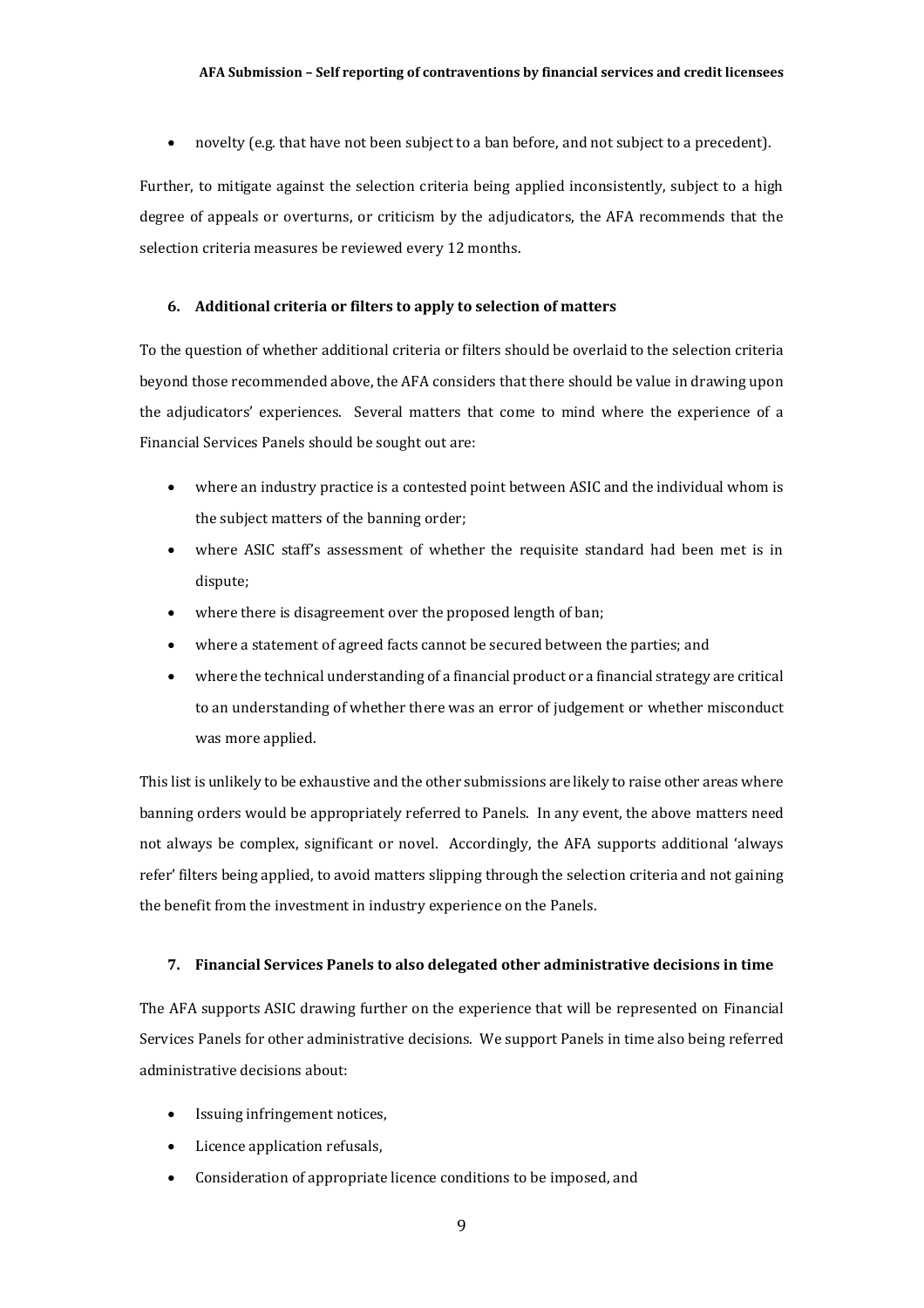Appeals against licence suspensions and cancellations.

Three of the four above proposed areas appear to go hand in glove with banning orders. This is especially so where there are systemic issues identified in a banning order – as was found in the NSG case recently. Where an individual may be self-licensed, a banning order may not be appropriate if a licence condition or an infringement notice were able to address the issues that brought the matter to ASIC's attention in the first place.

As for licence application refusals (and licensing decisions in general), it must be noted that the financial services system is structured around a licensing regime where the licensee carries the lion's share of the compliance responsibility. Given this, it would make sense to draw upon the experiences of Panel adjudicators in determining whether a licence that would otherwise be refused by ASIC's licensing team (many of whom do not have substantial industry experience due to the pay grade offered for the role) could be permitted but with changes to the applicant's proposed structure or processes.

To put it another way, if we are to permit innovation in financial services licensing with regulatory sandbox approaches and with giving relief from Responsible Manager requirements (as proposed in Consultation Paper 260), we should not close the door on licensing applicants who might actually have a solid (but somewhat innovative model) and who therefore do not 'fit in the box' of what ASIC's licensing team expects of an applicant. If a licensing applicant were to be refused by both ASIC's licensing team and a Financial Services Panel, then it wouldn't be supported by the community. However, if a licence were to be refused for an applicant with a business model that was truly revolutionary – such as one that separated financial products from financial advice or invested consumers' funds truly in line with their needs or protected their families with specialised insurance contracts – wouldn't we want the system to permit such a model from being explored and developed even though it was atypical of the licensing applications that generally come in?

The AFA supports ASIC considering in future whether other administrative decisions could be referred to Financial Services Panels if there is a benefit in drawing on the experiences of the Panel members.